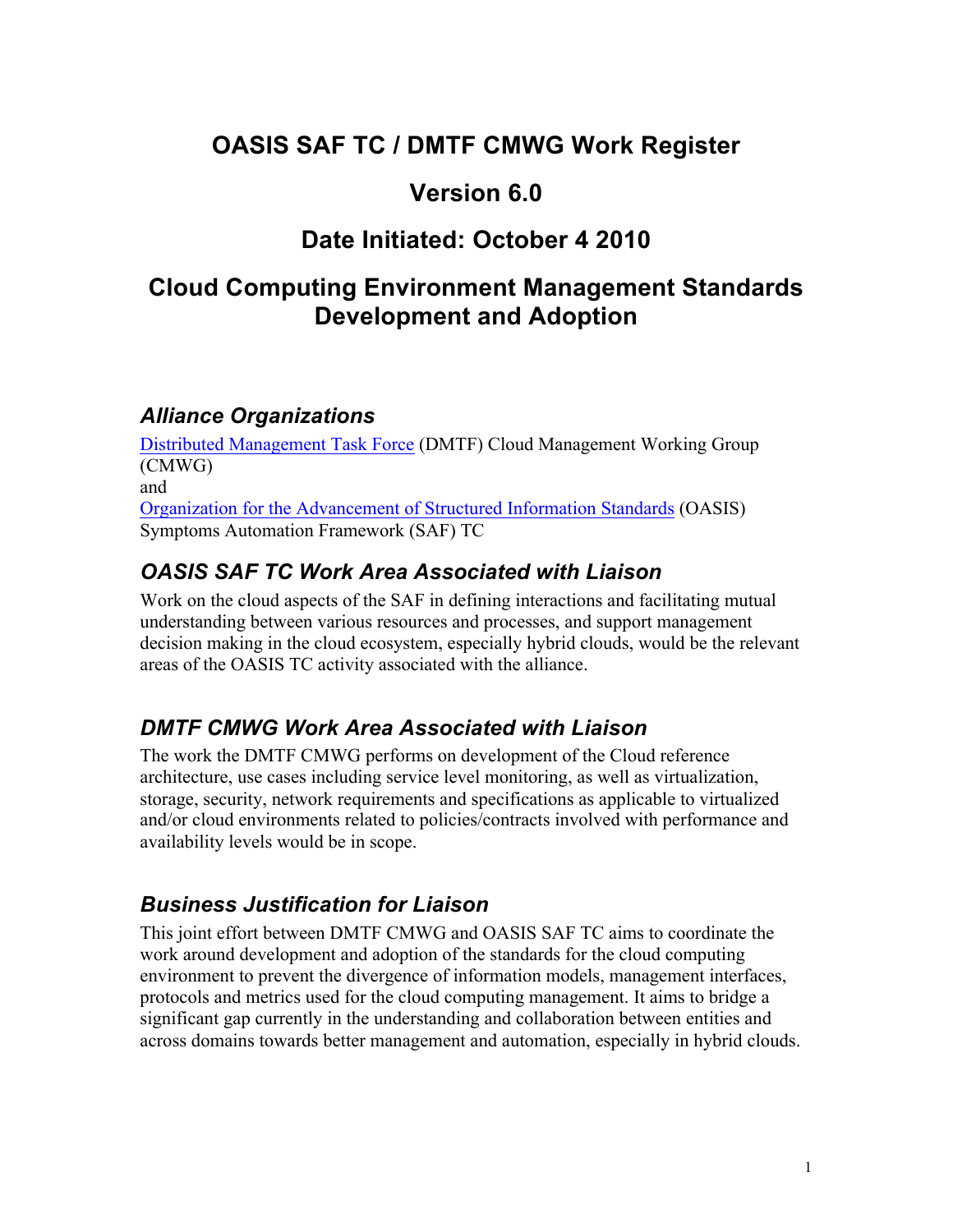Industry divergence in the management area drives development, integration and operational costs up. For this reason, equipment vendors, software and service providers and enterprises will benefit from this work.

Customers and vendors of both organizations benefit from this effort by having consistent information models, management interfaces, protocols and metrics used for the cloud computing management from technology through business perspectives. Combined work will provide a stronger basis for management application interoperability and coexistence and will allow to lower development, integration and operational costs. Specifically, reducing the time to diagnose problems impacting service levels and optimizing resource utilization are specific customer benefits resulting from this ecosystem.

### *Scope of Liaison Activity*

This Work Register between DMTF and OASIS aims to coordinate the effort between DMTF CMWG and OASIS SAF TC around development and adoption of the standards for the cloud computing environment.

In particular, the liaison will look at the coordination of SAF capabilities with the CMWG management interfaces for enhancing the interactions between the various cloud entities, and supporting management-level automated decision making based on the plethora of information from the relevant areas, e.g., resource utilization, provisioning, monitoring/reporting and auditing.

The following ongoing work and associated artifacts such as whitepapers, specifications, and technical reports will be contributed to the alliance by participating members:

Provided and supported by DMTF CMWG:

- Cloud Service Management Models
	- o With supporting management architecture, use cases, and interactions
- Mappings to DMTF's OVF and SVPC, SNIA's Cloud Data Management Interface (CDMI), TMF's Information Framework (SID) and other infrastructure (server, storage, network) models which may be prevalent in the industry.
- Cloud Management Interface Requirements on Protocol, Operations, Security & Message
- Other notes and white papers as necessary

Provided and supported by OASIS SAF TC:

- SAF Whitepaper
- SAF Specification (including architecture, roles, information model, and interfaces)
- SAF/CMWG use case mapping

It is expected that the following items will be developed as a result of the liaison: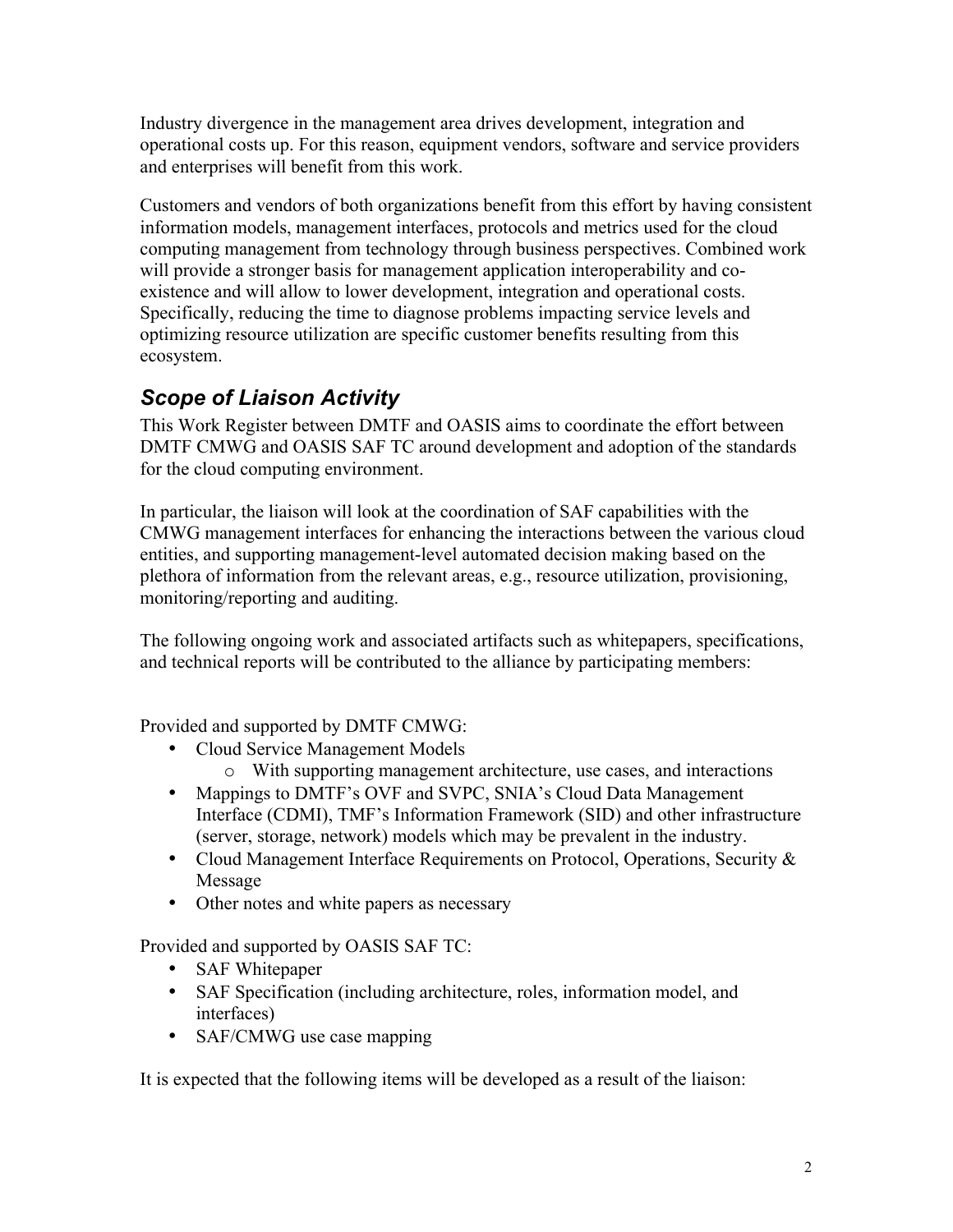- Marketing material announcing the alliance, and a co-developed message around Cloud management standards.
- Co-developed whitepaper exploring the synergy between SAF Cloud Profile and CMWG model, including:
	- o Use cases which illustrate the challenges of automated Cloud management.
	- o Symptoms originating from cloud provider resources, cloud consumer business conditions, or other sources.
	- o Actions implementable according to CMWG interfaces, and evocable via SAF.
	- o Syndromes to identify resource conditions and support decisions on management operations (e.g. add capacity when resource load is high)
	- o An application scenario in a domain of interest to both groups to illustrate use and capabilities
- SAF Cloud Profile aligned with CMWG interfaces/protocols (VMAN, OVF, and so forth).
- CMWG artifacts aligned with SAF.

In addition, it is expected that the CMWG will review the SAF working documents (especially Cloud profile materials), providing feedback and recommendations.

## *Activity Tracking*

The specific recommendations will be tracked between the OASIS SAF TC and the DMTF as an action item list. The action item list will contain the recommendation, recommendation date, OASIS TC contact/working group, DMTF contact/working group, status (open/closed/in progress), OASIS TC tracking number or DMTF Change Request Number (or both), and the corresponding specifications versions where the recommendation will appear. If there are questions, the DMTF or OASIS TC contact may need to participate in a conference call with the "other" team.

## *Risks Associated with Liaison or Non-Activity*

Without this work there is a very high potential of the divergence in the development of the information models, management interfaces, protocols and interaction patterns used for cloud computing management.

Further, a significant missed opportunity for improving the support for automated decision making in the area of cloud management, which is the one that needs SAF concepts the most, due to the highly "fragmented" environment, and the disparate information flows.

## *Milestones, Dates to be Achieved and Review Points*

The collaboration work needs to be accompanied by proper tracking of identified work items with associated actions, change control requests and responses to the co-operating party.

• Feb 2011: Co-developed CMWG/SAF marketing messaging around Cloud standards.